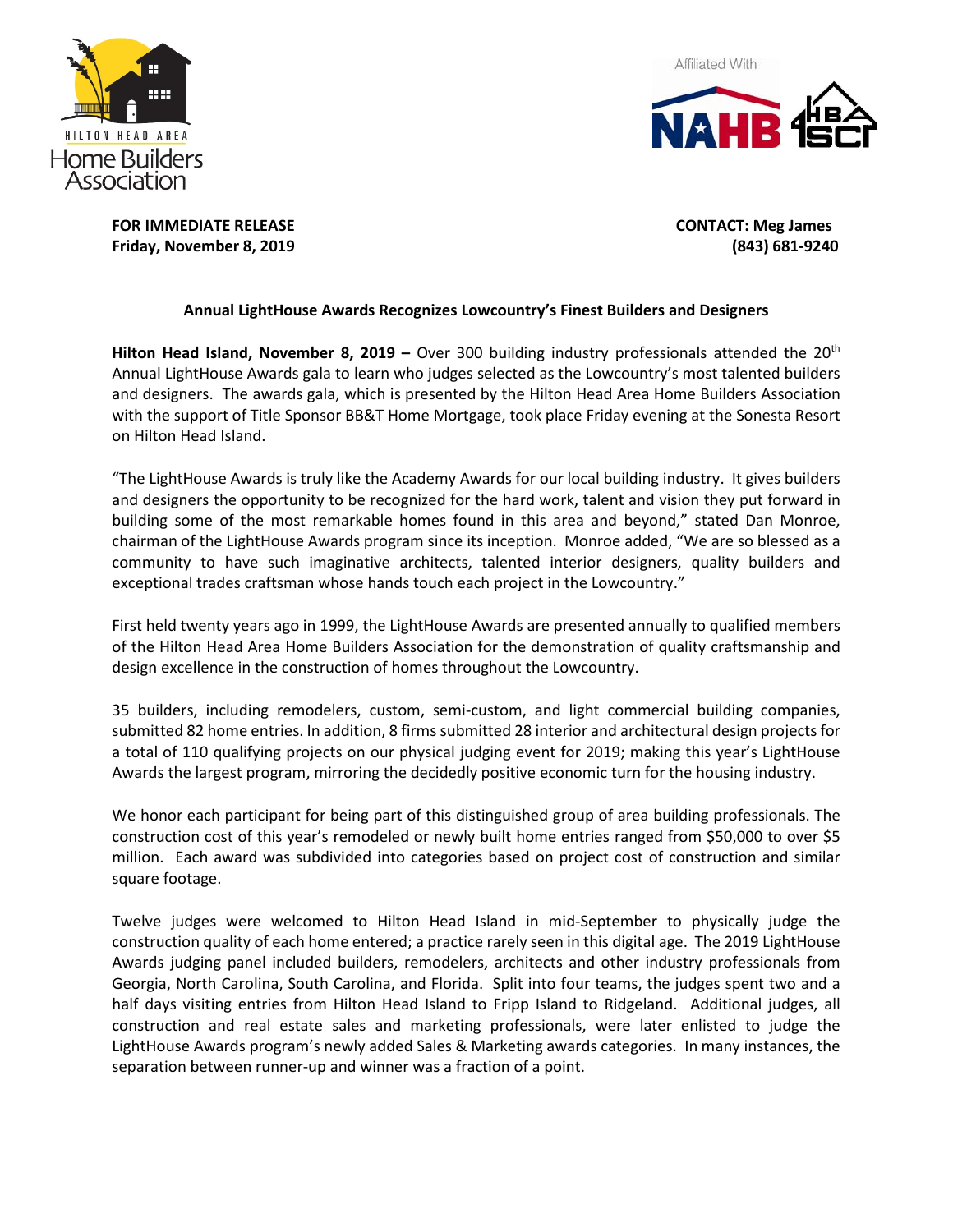Master of Ceremony, Monty Jett announced award winners as attendees followed along to a visual presentation of entry homes and features. Associate members of the Home Builders Association, including building industry professionals, subcontractors and suppliers, who participated in the design and construction of each of the competing new and remodeled homes, were also recognized at the gala. Winners received marble obelisk awards representing lighthouses.

"For many of these builders, after spending 12 to 15 months or longer working on a project, where even the smallest detail could impact the overall outcome, the LightHouse Awards symbolize one of the highest career honors, and is a true testament to their vision and talent," stated Dan Monroe.

Led by Monroe, the 2019 LightHouse Awards Committee included Chris Cleland, Cleland Site Prep; Courtney Jansen, Distinctive Granite and Marble; Deborah Karambelas, Karambelas Enterprises; Bryan Mudrak, More Space Place; Carol Rodkin, Variety Floor Covering; Brian Edwards, James Hardie Building Products; Victoria Basirico, J Banks Design; Lisa Henry, BB&T Home Mortgage; Michal Anderson, Cambria; Caitlin Reardon, Ferguson Enterprises; Katy Carbajal, Ferguson Enterprises; Jay Fraser, Fraser Construction; Dan Mitchell, River City Elevators; Rob Kaufman, Kaufman Photography; Will McKown, AGM Imports; Kevin Paige, The Island Packet; and Majka Yarborough, Hilton Head Monthly.

In addition to Title Sponsor BB&T Home Mortgage, other sponsors included Cleland Site Prep, Distinctive Granite and Marble, Ferguson Enterprises, More Space Place, Hilton Head Monthly, James Hardie Building Products, LowCountry Home Magazine, 2-10 Home Buyers Warranty, Kaufman Photography, Palmetto Electric Cooperative, Inc., and The Island Packet/Beaufort Gazette plus vehicle sponsors Peacock Automotive and Mike Reichenbach Chevrolet. Special thanks also went to Kaufman Photography, Blue Chip Expo, Cambria, Custom Audio Video, Taylor's, Karambelas Enterprises, Show Services, PSAV, Monty Jett, Red Door Design & Publishing, Sonesta Resort & Spa Hilton Head.

The following is a listing of all 2019 LightHouse Awards Winners:

## **Best Overall**

| Full Remodel |                                   |
|--------------|-----------------------------------|
| Category 1:  | <b>Hammerhead Custom Builders</b> |
| Category 2:  | <b>Element Construction</b>       |

## *New Homes*

- Category 1: Logan Homes SC, LLC
- Category 2: Village Park Homes
- Category 3: Village Park Signature Homes
- Category 4: Southern Coastal Homes
- Category 5: Jacoby and Sons Custom Home Builders
- Category 6: Artisan Homes-Hilton Head, LLC
- Category 7: Southern Coastal Homes
- Category 8: Kovach Co, Inc.
- Category 9: Kendrick Custom Homes
- Category 10: Jacoby and Sons Custom Home Builders
- Category 11: Boshaw Residential, LLC
- Category 12: Jacoby and Sons Custom Home Builders
- Category 13: Randy Jeffcoat Builders, Inc.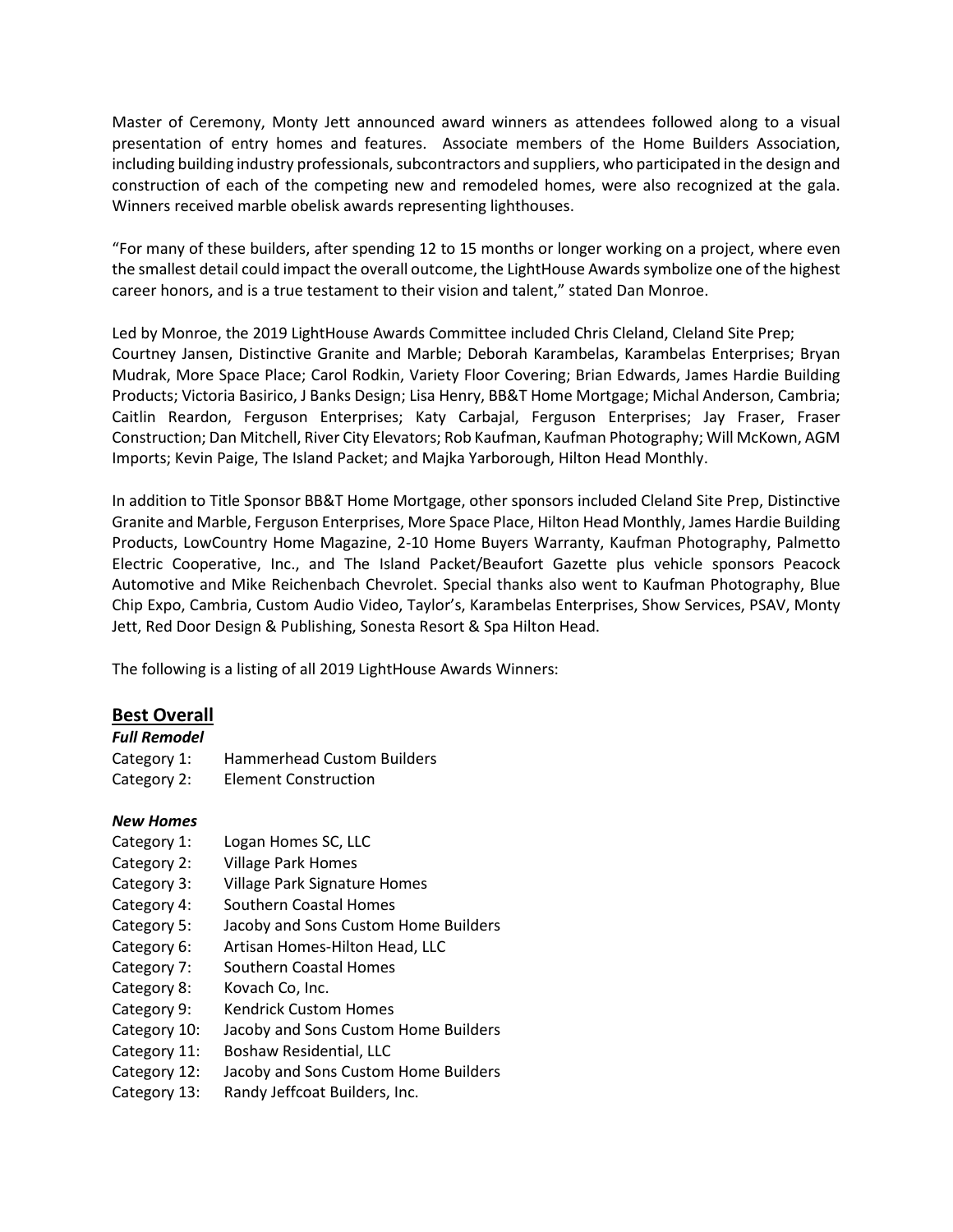- Category 14: Randy Jeffcoat Builders, Inc.
- Category 15: Randy Jeffcoat Builders, Inc.
- Category 16: Palatial Homes Design, LLC Reclamation By Design Ltd.
- Category 17: Reclamation By Design Ltd.
- Category 18: Brighton Builders, LLC Compass Custom Homes
- Category 19: Advantage Builders, LLC
- Category 20: Element Construction,
- Category 21: Simpson Construction, LLC

# **Best Exterior**

### *Full Remodel*

- Category 1: Hammerhead Custom Builders
- Category 2: Roberts Construction Company, Inc.

### *New Homes*

- Category 1: Logan Homes SC, LLC
- Category 2: Village Park Homes
- Category 3: Village Park Signature Homes
- Category 4: Southern Coastal Homes
- Category 5: Palatial Homes Design, LLC
- Category 6: Artisan Homes-Hilton Head, LLC
- Category 7: Southern Coastal Homes
- Category 8: Kovach Co, Inc.
- Category 9: Kendrick Custom Homes
- Category 10: Hammerhead Custom Builders
- Category 11: Boshaw Residential, LLC
- Category 12: Jacoby and Sons Custom Home Builders
- Category 13: Randy Jeffcoat Builders, Inc.
- Category 14: RCH Construction, Inc.
- Category 15: Randy Jeffcoat Builders, Inc.
- Category 16: Palatial Homes Design, LLC
- Category 17: Allen Patterson Residential, LLC
- Category 18: Compass Custom Homes
- Category 19: Cambridge Building, Inc.
- Category 20: Pinckney Brothers, Inc.
- Category 21: Highsmith Construction, Inc.

# **Best Bath**

### *Full Remodel*

Category 1: RCH Construction, Inc. Category 2: Element Construction

## *New Homes*

| Category 1: | <b>Village Park Homes</b> |
|-------------|---------------------------|
| Category 2: | <b>Village Park Homes</b> |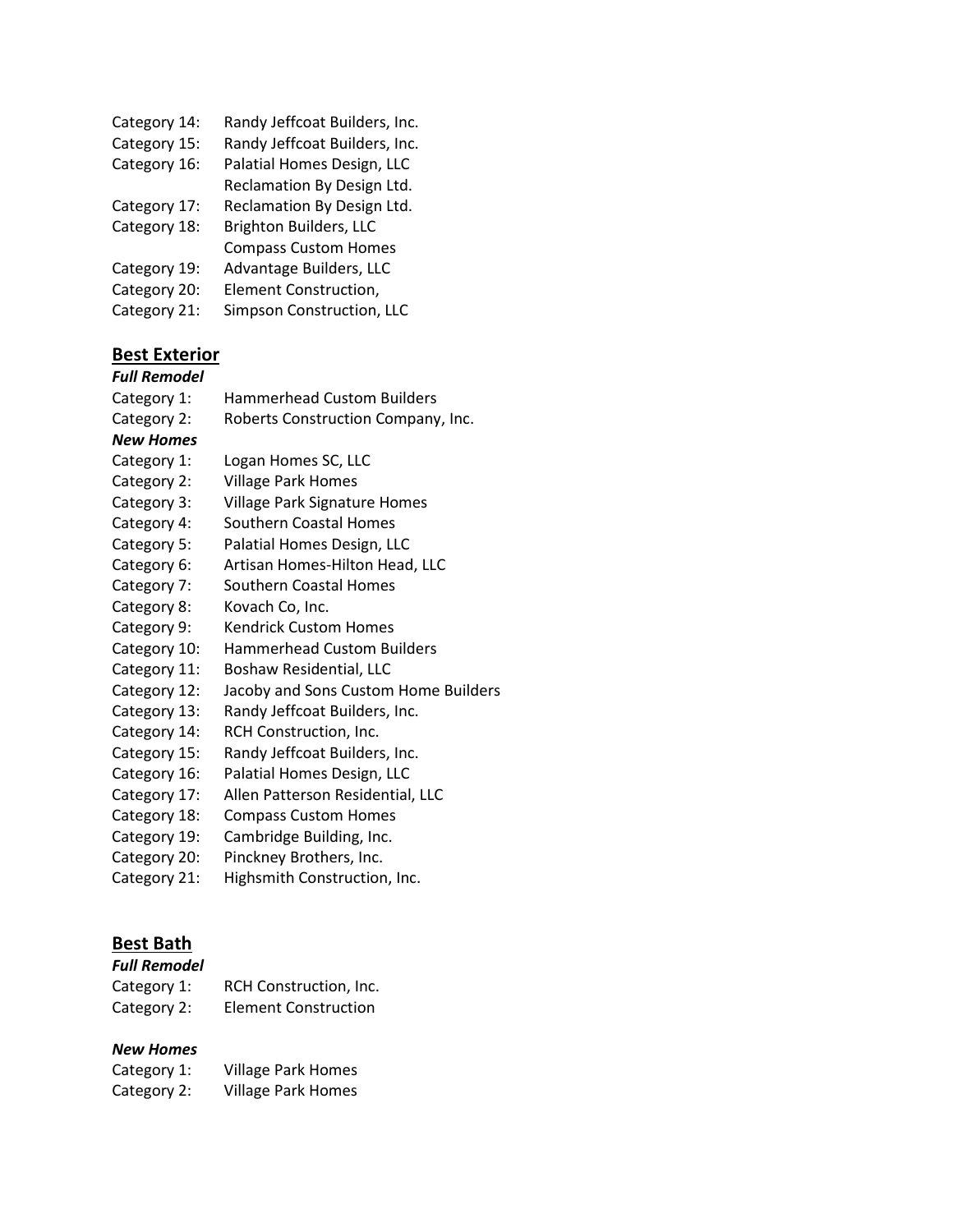- Category 3: Village Park Signature Homes
- Category 4: Artisan Homes-Hilton Head, LLC
- Category 5: Jacoby and Sons Custom Home Builders
- Category 6: Logan Homes SC, LLC
- Category 7: Southern Coastal Homes
- Category 8: Kovach Co, Inc.
- Category 9: Kendrick Custom Homes
- Category 10: Jacoby and Sons Custom Home Builders
- Category 11: ACH Custom Homes
- Category 12: RCH Construction, Inc.
- Category 13: ACH Custom Homes
- Category 14: Palatial Homes Design, LLC
- Category 15: Full Circle Development
- Category 16: Reclamation By Design Ltd.
- Category 17: Smith & Kennedy LLC
- Category 18: Boshaw Residential, LLC
- Category 19: Advantage Builders, LLC
- Category 20: Simpson Construction, LLC
- Category 21: Simpson Construction, LLC

# **Best Kitchen**

## *Full Remodel*

| Category 1: | RCH Construction, Inc.        |
|-------------|-------------------------------|
| Category 2: | <b>Brighton Builders, LLC</b> |

### *New Homes*

- Category 1: Village Park Homes
- Category 2: Village Park Homes
- Category 3: Stanley Martin Homes
- Category 4: Village Park Signature Homes
- Category 5: Artisan Homes-Hilton Head, LLC
- Category 6: Southern Coastal Homes
- Category 7: Southern Coastal Homes
- Category 8: ACH Custom Homes
- Category 9: Vala & Owens Custom Homes
- Category 10: Jacoby and Sons Custom Home Builders
- Category 11: Full Circle Development
- Category 12: Jacoby and Sons Custom Home Builders
- Category 13: Coastal Signature Homes
- Category 14: Palatial Homes Design, LLC
- Category 15: Randy Jeffcoat Builders, Inc.
- Category 16: Hammerhead Custom Builders
- Category 17: Reclamation By Design Ltd.
- Category 18: Brighton Builders, LLC
- Category 19: Element Construction
- Category 20: Element Construction
- Category 21: Simpson Construction, LLC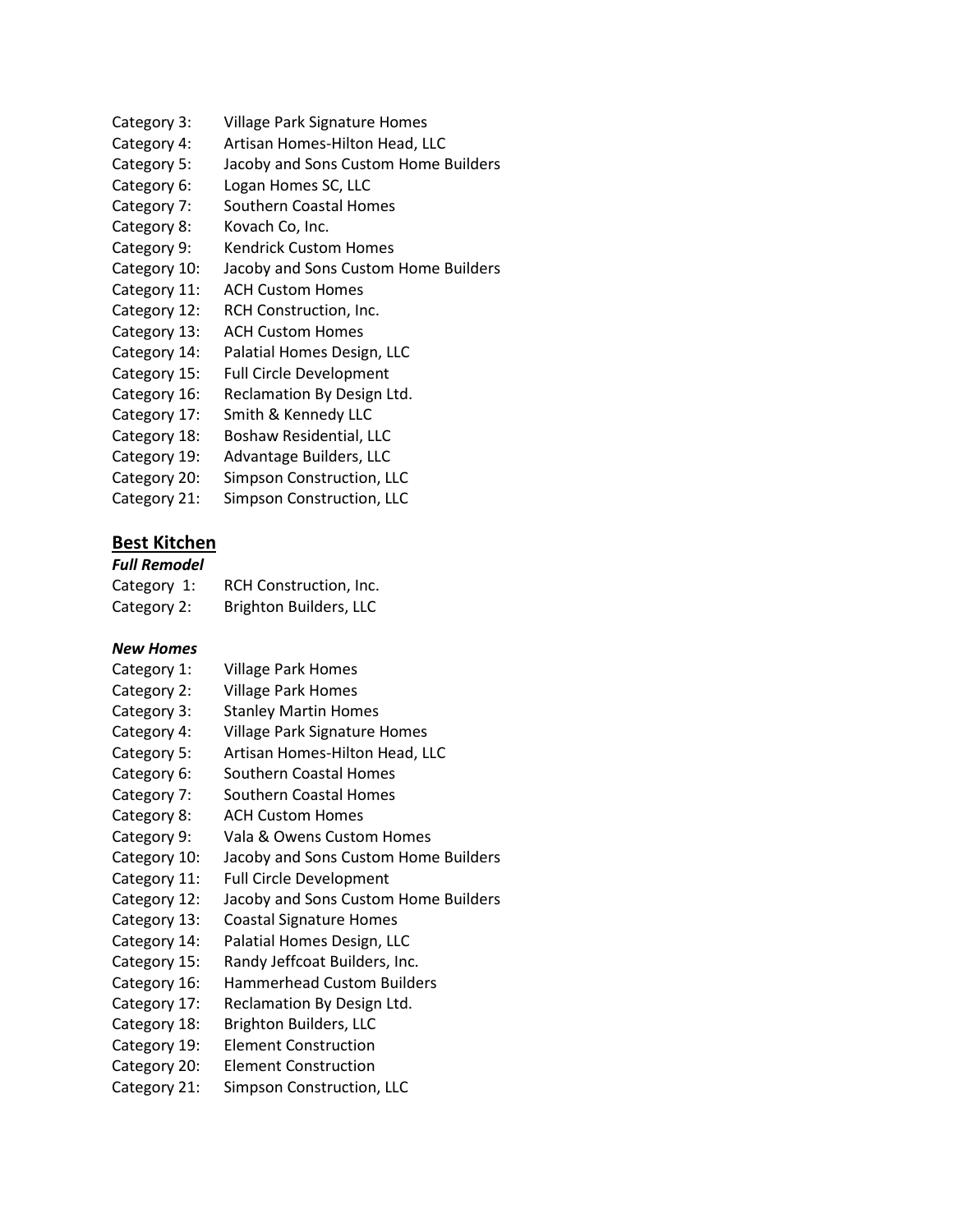## **Partial Remodel**

**Best Innovation of Space** Reclamation By Design Ltd.

**Highest Degree of Difficulty** Advantage Builders, LLC Reclamation By Design Ltd.

## **Design**

### *Architectural Design*

| Category 1 (Residential): | Pearce Scott Architects, Inc. |
|---------------------------|-------------------------------|
| Category 2 (Residential): | Pearce Scott Architects, Inc. |
| Category 3 (Residential): | <b>Court Atkins Group</b>     |
|                           | KRA Architecture & Design     |
| Category 4 (Residential): | <b>Court Atkins Group</b>     |
| Category 5 (Commercial):  | KRA Architecture & Design     |
| Category 6 (Commercial):  | KRA Architecture & Design     |
| Category 7 (Residential): | <b>Court Atkins Group</b>     |
|                           |                               |

#### *Interior Design*

| Category 1 (Commercial):  | J. Banks Design Group               |
|---------------------------|-------------------------------------|
| Category 2 (Residential): | Court Atkins Group 501 South Studio |
| Category 3 (Residential): | Kelly Caron Designs, ASID           |
| Category 4 (Residential): | Kelly Caron Designs, ASID           |
| Category 5 (Residential): | <b>KS McRorie Interior Design</b>   |
|                           |                                     |

## **Light Commercial**

*Light Commercial* Category 1: Full Circle Development Category 2: Highsmith Construction, Inc. Category 3: Fraser Construction LLC Category 4: Nix Construction Company, Inc.

# **Sales & Marketing**

*Best Advertising/Public Relations Campaign* Minto Communities for Latitude Margaritaville Hilton Head

*Best Website for a Company* Arlene Williams Kitchen Design

*Best Brochure or Marketing Piece for a Community* Reed Group, LLC for Hampton Lake

*Best Brochure or Marketing Piece for a Company* Element Construction